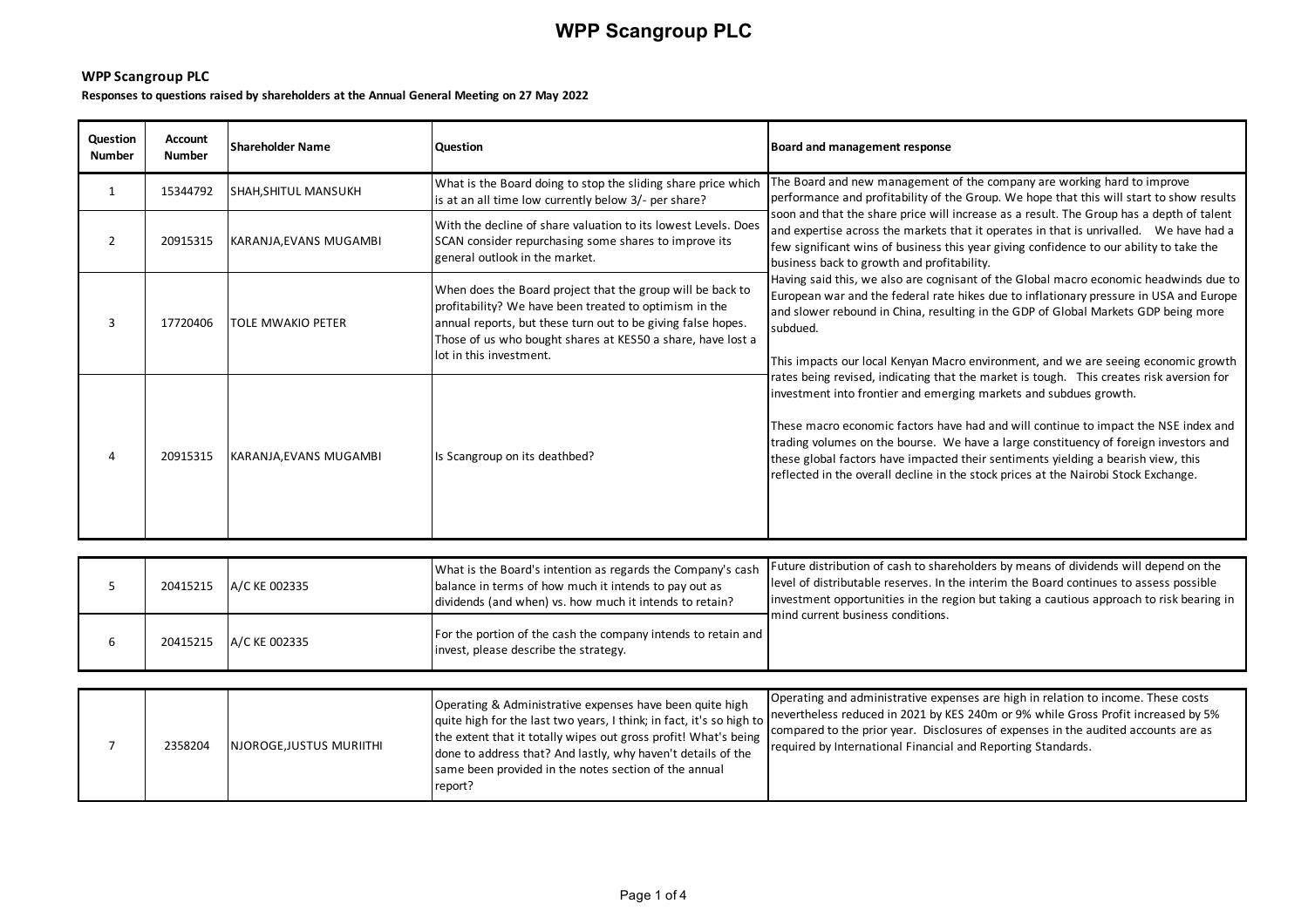|  | 20915315 | KARANJA, EVANS MUGAMBI | What growth strategies does SCAN plan for the future,<br>considering the challenges faced by advertising | We are looking to enhance our Digital and technology solutions, riding the curve of the<br>new future in this space. We also are looking at greater collaboration across the WPP<br>network, aggregating a larger skill set which allows more global and regional clients<br>choose us for their growth agenda. Finally we are going to use data more to support all<br>our solutions, thus making decisions more real time, more targeted reducing waste and<br>ensuring more effective use of client marketing spend. This presents a compelling value<br>proposition for clients to buy into. We will be making announcements in the short term<br>on progress we have made in this area. |
|--|----------|------------------------|----------------------------------------------------------------------------------------------------------|----------------------------------------------------------------------------------------------------------------------------------------------------------------------------------------------------------------------------------------------------------------------------------------------------------------------------------------------------------------------------------------------------------------------------------------------------------------------------------------------------------------------------------------------------------------------------------------------------------------------------------------------------------------------------------------------|
|--|----------|------------------------|----------------------------------------------------------------------------------------------------------|----------------------------------------------------------------------------------------------------------------------------------------------------------------------------------------------------------------------------------------------------------------------------------------------------------------------------------------------------------------------------------------------------------------------------------------------------------------------------------------------------------------------------------------------------------------------------------------------------------------------------------------------------------------------------------------------|

|    | 3484564  | NDEMI MARY GORETI WAMBUI | What the dividend per share this financial year?                                                                                                                       | The Company is not planning to declare a dividend for 2021 in view of the financial<br>results for the year and also due to the lack of distributable reserves.                                                     |
|----|----------|--------------------------|------------------------------------------------------------------------------------------------------------------------------------------------------------------------|---------------------------------------------------------------------------------------------------------------------------------------------------------------------------------------------------------------------|
| 10 | 254118   | KANGETHE, MONICA WANGUI  | How do I get my dividends for the past years?                                                                                                                          | Questions relating to individuals' personal circumstances such as unclaimed dividends                                                                                                                               |
| 11 | 3425983  | MIGAYI, GLORIA ATIENO    | I have not been receiving statements and dividend payouts.                                                                                                             | will be responded to individually.                                                                                                                                                                                  |
| 12 | 20415215 | A/C KE 002335            | Following the transfer from the Share Premium Account to<br>Merger Reserve, what is the Company's capacity, from an<br>accounting perspective, to pay dividends today? | Despite the transfer from the Merger Reserve to distributable reserves during 2021, the<br>Company has an accumulated deficit of KSH 262m the end of 2021 and is therefore not<br>currently able to pay a dividend. |
| 13 | 20415215 | A/C KE 002335            | What is the dividend policy going-forward?                                                                                                                             | The Company will take all actions reasonably possible to re-instate distributable<br>reserves to allow dividends to be paid to shareholders to the maximum extent prudently<br>possible.                            |

| 3183653<br>does WPP<br><b>ARIT</b><br>How<br>. KIMATHI<br>.PAUL<br>14<br>' Scangroup work? | <b>WPP</b><br>' Scangroup is a marketing, brand building and communication group that provides<br>communication solutions to its clients. |
|--------------------------------------------------------------------------------------------|-------------------------------------------------------------------------------------------------------------------------------------------|
|--------------------------------------------------------------------------------------------|-------------------------------------------------------------------------------------------------------------------------------------------|

| 15 | 7024614 | MOMANYI,REINPETER ONDEYO | About the overseas investment of Ksh 4.7 billion that you are<br>planning to write off. We need accountability on this. Who<br>was responsible and you cleared the former CEO on any<br>financial wrong doing? | There is no KSH 4.7bn write off. During the year a transfer of KSH 4.7bn was made from<br>the company's Share Premium account to a Merger Reserve as permitted by Section 388<br>of the Companies Act. This transfer relates to the share premium arising on the<br>acquisition of shares in Ogilvy, H+K and other companies in 2013.<br>An appropriation of KSH 3.3bn was subsequently made from the consolidated P&L<br>reserves to the Merger Reserve representing an amount that was not recognized as<br>goodwill but was adjusted directly against reserves in 2013 when the company acquired<br>the balance of shares in Ogilvy and H+K companies not already owned. The transfer does<br>not impact the Group's profitability nor does it reduce its assets. Further details can be<br>found in the Group's audited accounts. As reported in the 2020 Annual report,<br>following the completion of the investigation into the former CEO and CFO, the auditors<br>of the Company extended the scope of their audit work as a result of the reduced<br>reliance they were able to place on the normal internal controls of the Company. The<br>investigation did not identify items of a material nature that required adjustment to the<br>net results of the Company or the Group for the year ended 31 December 2020 or to the<br>balance sheets at that date. Further the former CEO and CFO resigned in the course of<br>the investigation. |
|----|---------|--------------------------|----------------------------------------------------------------------------------------------------------------------------------------------------------------------------------------------------------------|----------------------------------------------------------------------------------------------------------------------------------------------------------------------------------------------------------------------------------------------------------------------------------------------------------------------------------------------------------------------------------------------------------------------------------------------------------------------------------------------------------------------------------------------------------------------------------------------------------------------------------------------------------------------------------------------------------------------------------------------------------------------------------------------------------------------------------------------------------------------------------------------------------------------------------------------------------------------------------------------------------------------------------------------------------------------------------------------------------------------------------------------------------------------------------------------------------------------------------------------------------------------------------------------------------------------------------------------------------------------------------------------------------------------------------------------------------|
|----|---------|--------------------------|----------------------------------------------------------------------------------------------------------------------------------------------------------------------------------------------------------------|----------------------------------------------------------------------------------------------------------------------------------------------------------------------------------------------------------------------------------------------------------------------------------------------------------------------------------------------------------------------------------------------------------------------------------------------------------------------------------------------------------------------------------------------------------------------------------------------------------------------------------------------------------------------------------------------------------------------------------------------------------------------------------------------------------------------------------------------------------------------------------------------------------------------------------------------------------------------------------------------------------------------------------------------------------------------------------------------------------------------------------------------------------------------------------------------------------------------------------------------------------------------------------------------------------------------------------------------------------------------------------------------------------------------------------------------------------|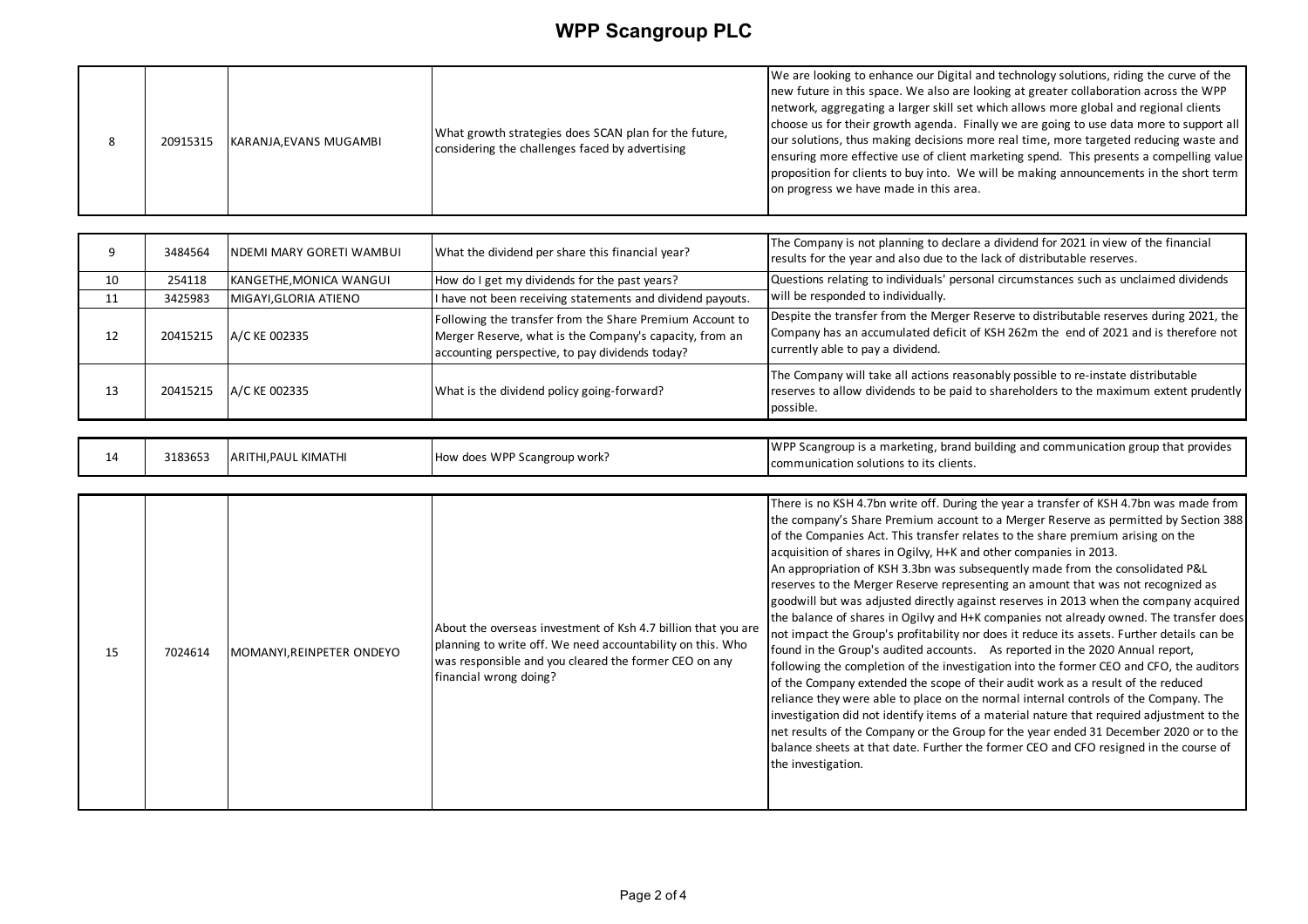| 16       | 20863420 FULTON SHIUNDU | 1. Note 13 of the FY21 annual report with the segment<br>breakdown showed that Kenya's operations have been<br>historically unprofitable. The directors outlined eloquently, in<br>their strategic goals and key outlook, about the exciting<br>growth opportunities but little was mentioned about a                                    |                                                                                                                                                                                                                                                                        |
|----------|-------------------------|------------------------------------------------------------------------------------------------------------------------------------------------------------------------------------------------------------------------------------------------------------------------------------------------------------------------------------------|------------------------------------------------------------------------------------------------------------------------------------------------------------------------------------------------------------------------------------------------------------------------|
|          |                         | strategy to improve profitability in Kenya. My questions are<br>specifically:                                                                                                                                                                                                                                                            |                                                                                                                                                                                                                                                                        |
| 16 (i)   |                         | a. What accounts for the significant operating loss in the<br>Kenyan entity despite 2x revenue over sales from other<br>geographies - Kenya is 2x larger but 4x lower profitability?                                                                                                                                                     | To some extent the more senior talent in the Group resides in Kenya accounting for<br>higher costs in that market in relation to revenue. Additionally some of the larger costs<br>provisions have been make in Kenya.                                                 |
| 16 (ii)  |                         | b. Can management provide specific issues in Kenya that<br>and expected timelines to improve these results?                                                                                                                                                                                                                              | drive this significant underperformance and the key strategies Kenya is a highly competitive market a corresponding negative impact on profitability.                                                                                                                  |
| 16 (iii) |                         | c. Can the board confirm what metrics they use to monitor<br>performance of the operating business geographically<br>between Kenya vs Rest of Africa - do they monitor segment<br>operating profit before interest income or after? If the latter,<br>is it fair to incorporate non-operating income to review<br>operating performance? | The Board and management strive to deliver operating profits in all markets that the<br>Group operates in. Performance is measured based on operating profit excluding non-<br>operating income.                                                                       |
| 17       |                         | 2. Working capital management has been challenging, given<br>that the accounts mention that typical revenue is invoiced and<br>is payable after 30-60 days. However, looking at the accounts,<br>the receivables accounts have been significant and increasing<br>beyond 160 days outstanding.                                           |                                                                                                                                                                                                                                                                        |
| 17(i)    |                         | a. Please provide context on what is driving lengthening and<br>consistent difficulties in collections?                                                                                                                                                                                                                                  | While every effort is made to ensure clients pay on agreed contractual payment terms, a<br>number of clients fail to adhere to agreed terms. Additionally credit terms agreed at a<br>global level on certain multinational clients have lengthened.                   |
| 17 (ii)  |                         | b. Are you able to provide breakdown on ageing receivables<br>between the public and private sector clients?                                                                                                                                                                                                                             | The Group does not disclose this information.                                                                                                                                                                                                                          |
| 17 (iii) |                         | c. VAT recoverable has continued to increase, could<br>management please provide colour on the existing issues<br>driving significant recoverable from the tax authority. How did $_{\rm end.}$<br>the auditors get comfortable on the levels of provisions<br>applied to these assets, and the likelihood of recoverability?            | The net VAT receivable position has increased as the Group has a number of zero rated<br>or VAT exempt clients. The Group's auditors performed recoverability tests and were<br>satisfied the VAT recoverable asset was fairly stated in the balance sheet at the year |
| 17 (iv)  |                         | d. Payable days were increased significantly in FY21, possibly<br>to mitigate against the increase in receivables. Can<br>management comment on the risk and pressure such a<br>strategy exerts on suppliers and how you get comfortable in<br>managing this risk?                                                                       | The Group endeavours to adhere to payment terms agreed with suppliers. At the same<br>time the Group will generally aim to match client payment terms with those agreed<br>with suppliers to avoid a negative impact on cash flows.                                    |
| 18       |                         | 3. Capital allocation is a critical component for managing<br>shareholder returns.                                                                                                                                                                                                                                                       |                                                                                                                                                                                                                                                                        |